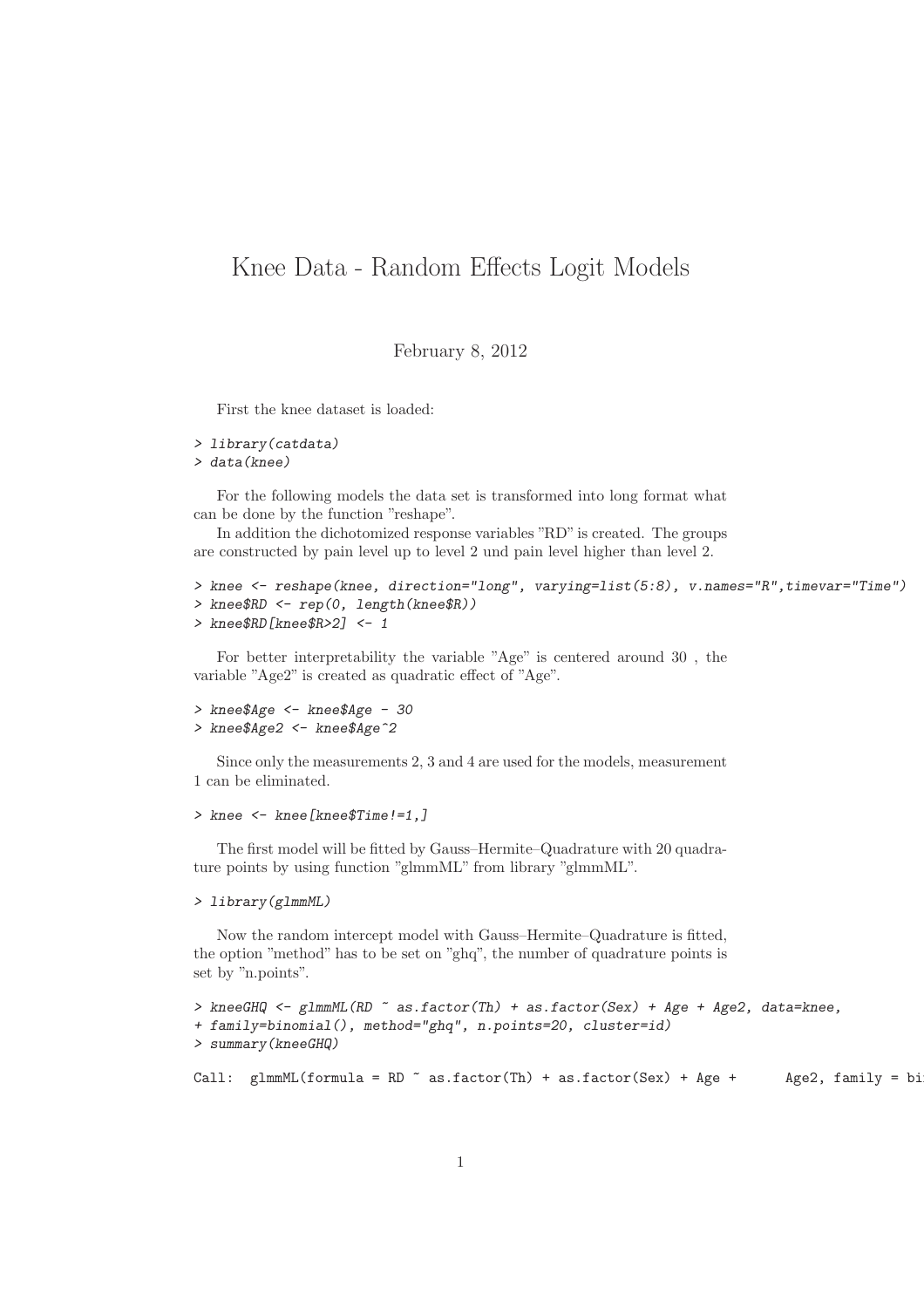$\c{o}$  coef se( $\c{o}$ ef) z Pr( $>|z|$ ) (Intercept) 3.0540 1.10110 2.774 0.0055 as.factor(Th)2 -1.8618 0.84628 -2.200 0.0280 as.factor(Sex)1 0.6071 0.88732 0.684 0.4900 Age 0.0324 0.04392 0.739 0.4600 Age2 -0.0155 0.00531 -2.922 0.0035 Scale parameter in mixing distribution: 3.62 gaussian Std. Error: 0.633 LR p-value for  $H_0$ : sigma = 0: 1.51e-24 Residual deviance: 375 on 375 degrees of freedom AIC: 387 The random intercept model with Penalized Quasi–Likelihood is fitted by use of "glmmPQL" from the library "MASS". *> kneePQL <- glmmPQL(RD ~ as.factor(Th) + as.factor(Sex) + Age + Age2, data=knee, + random = ~ 1|id, family=binomial()) > summary(kneePQL)* Linear mixed-effects model fit by maximum likelihood Data: knee AIC BIC logLik NA NA NA Random effects: Formula: ~1 | id (Intercept) Residual StdDev: 2.71 0.632 Variance function: Structure: fixed weights Formula: ~invwt Fixed effects: RD  $\tilde{ }$  as.factor(Th) + as.factor(Sex) + Age + Age2 Value Std.Error DF t-value p-value (Intercept) 2.143 0.715 254 3.00 0.0030 as.factor(Th)2 -1.295 0.564 122 -2.29 0.0235 as.factor(Sex)1 0.414 0.622 122 0.67 0.5062 Age 0.023 0.031 122 0.73 0.4639 Age2 -0.011 0.003 122 -3.17 0.0019 Correlation:  $(Intr)$  a. $(T)$ 2 a. $(S)$ 1 Age as.factor $(Th)2 -0.451$ as.factor(Sex)1 -0.673 0.046 Age 0.085 0.104 0.086 Age2 -0.526 0.006 0.091 -0.330 Standardized Within-Group Residuals: Min Q1 Med Q3 Max -2.357 -0.395 0.266 0.353 2.240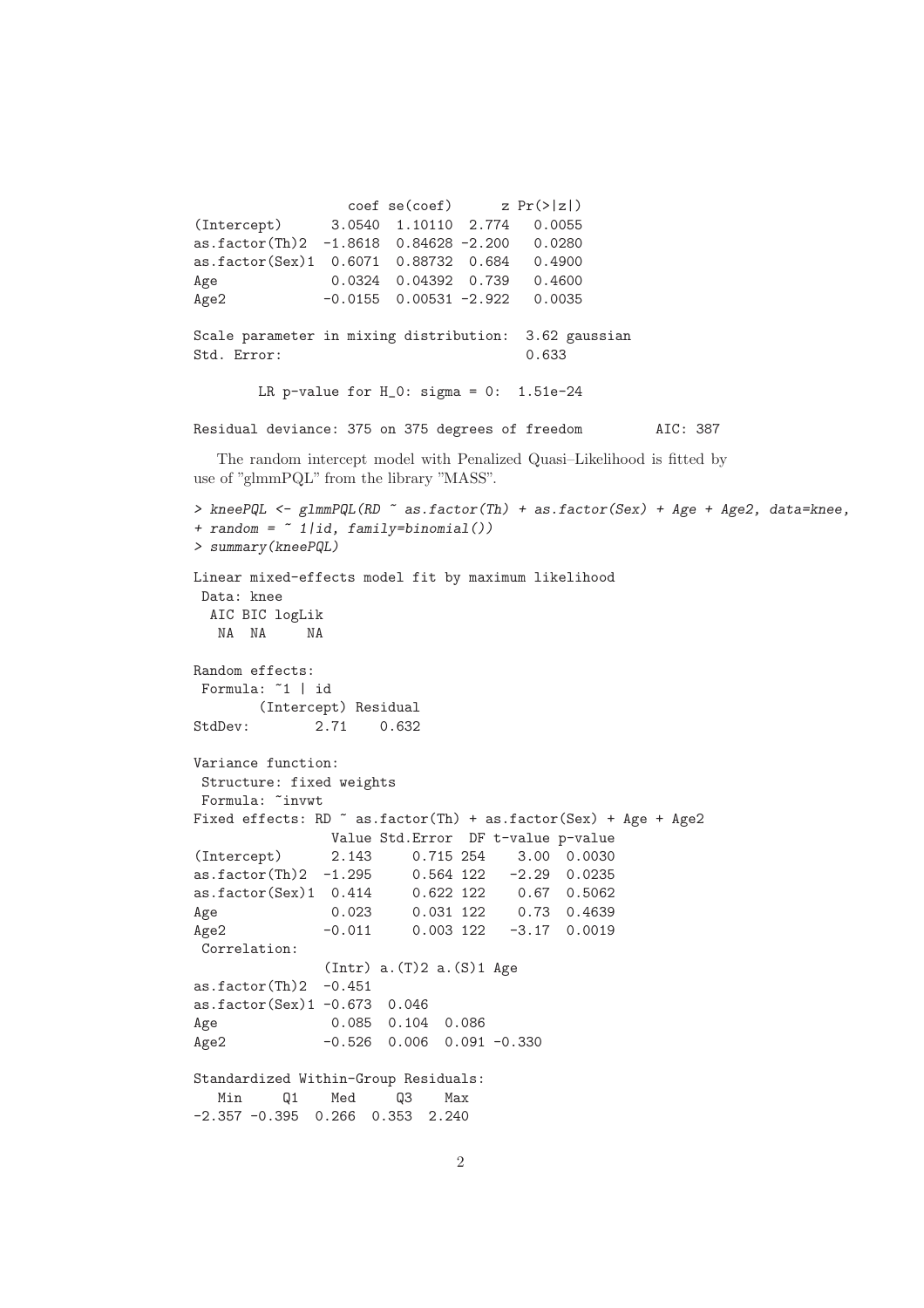```
Number of Observations: 381
Number of Groups: 127
```
The library "gee" is needed for fitting of the marginal model.

```
> library(gee)
```
For the marginal model the data set has to be arranged according to the variable "id" so that measurements from the same individual are arranged one after the other.

```
> knee <- knee[order(knee$id),]
> kneeGEE <- gee(RD ~ as.factor(Th) + as.factor(Sex) + Age + Age2, data=knee,
+ family=binomial(), id=id, corstr="exchangeable")
    (Intercept) as.factor(Th)2 as.factor(Sex)1 Age Age2
       1.17278 -0.67398 0.26569 0.01369 -0.00612
> summary(kneeGEE)
 GEE: GENERALIZED LINEAR MODELS FOR DEPENDENT DATA
 gee S-function, version 4.13 modified 98/01/27 (1998)
Model:
Link: Logit
 Variance to Mean Relation: Binomial<br>Correlation Structure: Exchangeable
Correlation Structure:
Call:
gee(formula = RD \tilde{ } as.factor(Th) + as.factor(Sex) + Age + Age2,
   id = id, data = knee, family = binomial(), corstr = "exchangeable")
Summary of Residuals:
  Min 1Q Median 3Q Max
-0.809 -0.477 0.239 0.388 0.766
Coefficients:
              Estimate Naive S.E. Naive z Robust S.E. Robust z
(Intercept) 1.17278 0.42386 2.767 0.44806 2.617
as.factor(Th)2 -0.67398 0.33316 -2.023 0.33421 -2.017
as.factor(Sex)1 0.26569 0.36012 0.738 0.36673 0.724
Age 0.01369 0.01792 0.764 0.01736 0.789
Age2 -0.00612 0.00206 -2.978 0.00198 -3.086
Estimated Scale Parameter: 1.02
Number of Iterations: 1
Working Correlation
     [,1] [,2] [,3]
```